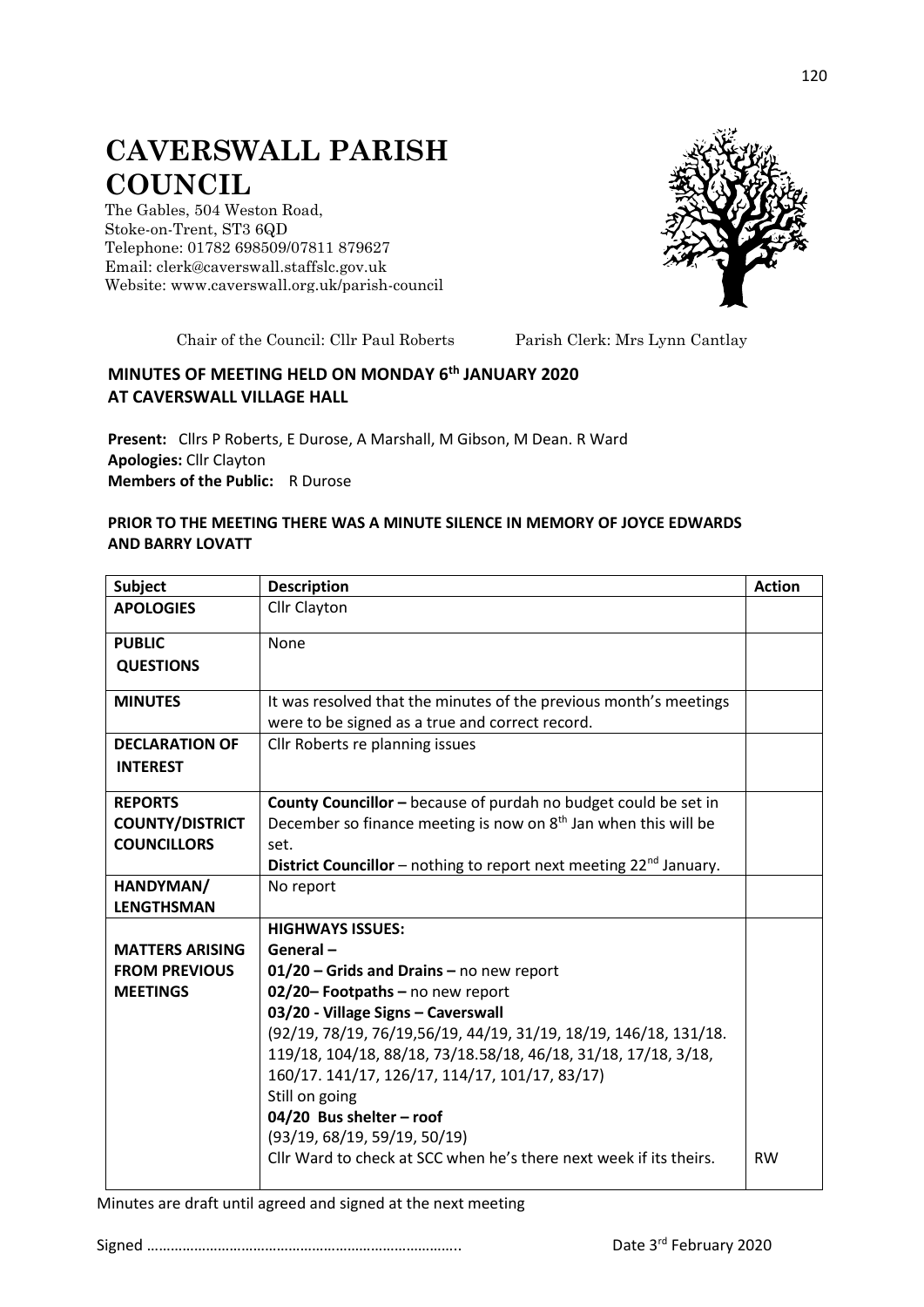| <b>Subject</b>        | <b>Description</b>                                                    | <b>Action</b> |
|-----------------------|-----------------------------------------------------------------------|---------------|
|                       | 05/20 Seat by stocks on tree in The Square                            |               |
|                       | (94/19, 80/29, 69/19, 51/19)                                          |               |
|                       | Awaiting on price.                                                    |               |
|                       | 06/20 Playing field - preventing vehicles getting on grass area       |               |
|                       | (96/19)                                                               |               |
|                       | Second quote still to be obtained.                                    |               |
|                       | 07/20 Register of playing field land                                  |               |
|                       | (97/19, 82/19, 71/19)                                                 |               |
|                       | Ongoing with Solicitor.                                               |               |
|                       | 08/20 Verges on School Lane                                           |               |
|                       | (98/19, 83/19)                                                        |               |
|                       | On going                                                              |               |
|                       | 09/20 Cars parking in the Dams at school time                         |               |
|                       | (99/19, 75/19)                                                        |               |
|                       | Still ongoing issue                                                   |               |
|                       | Cllr Marshall reported that St Filumena's had placed sign by the      |               |
|                       | school entrance these were silhouette's thanking for parking          |               |
|                       | sensibly which are very good. Clerk to contact school to see if two   | Clerk         |
|                       | more could be provided and placed by Red House and the junction       |               |
|                       | of The Dams which will hopefully help with the parking issues         |               |
|                       | there.                                                                |               |
|                       | 10/20 Hedge on School Lane                                            |               |
|                       | (100/19)                                                              |               |
|                       | Clerk still not managed to contact landowner, will keep trying.       | Clerk         |
|                       | 11/20 Church - graveyard                                              |               |
|                       | (101/19)                                                              |               |
|                       | On going                                                              |               |
|                       | 12/20 Christmas light -Tree in The Square                             |               |
|                       | (104/19)                                                              |               |
|                       | Cllr Ward has emailed Ross Irvin the Stoke Councillor who             |               |
|                       | organised the ones at Weston Coyney to ask for details.               |               |
|                       | <b>Unresolved Items: none</b>                                         |               |
| <b>CORRESPONDENCE</b> | None                                                                  |               |
|                       |                                                                       |               |
|                       |                                                                       |               |
| <b>FINANCE</b>        | 13/20- Accounts                                                       |               |
|                       | Payments:                                                             |               |
|                       | The following accounts were approved for payment: -                   |               |
|                       | Mrs L Cantlay - Clerk Salary and Expenses - Jan<br>£253.40            |               |
|                       | Mr A Wright - Handyman work - December<br>£ 48.00<br>∗                |               |
|                       | TOTAL PAYMENTS THIS MONTH - £301.40                                   |               |
|                       | $\ast$<br>- indicates payments to be made via Internet Banking Faster |               |
|                       | Payment approved at meeting.                                          |               |
|                       | Transfer: £250.00                                                     |               |
|                       | <b>Receipts:</b>                                                      |               |
|                       | Bank Interest - December (both accounts) - £201.10                    |               |
|                       | Total Receipt - £21.10                                                |               |
|                       |                                                                       |               |
|                       | Bank Accounts (after any payment or receipts made):                   |               |

121

Minutes are draft until agreed and signed at the next meeting

Signed …………………………………………………………………….. Date 3